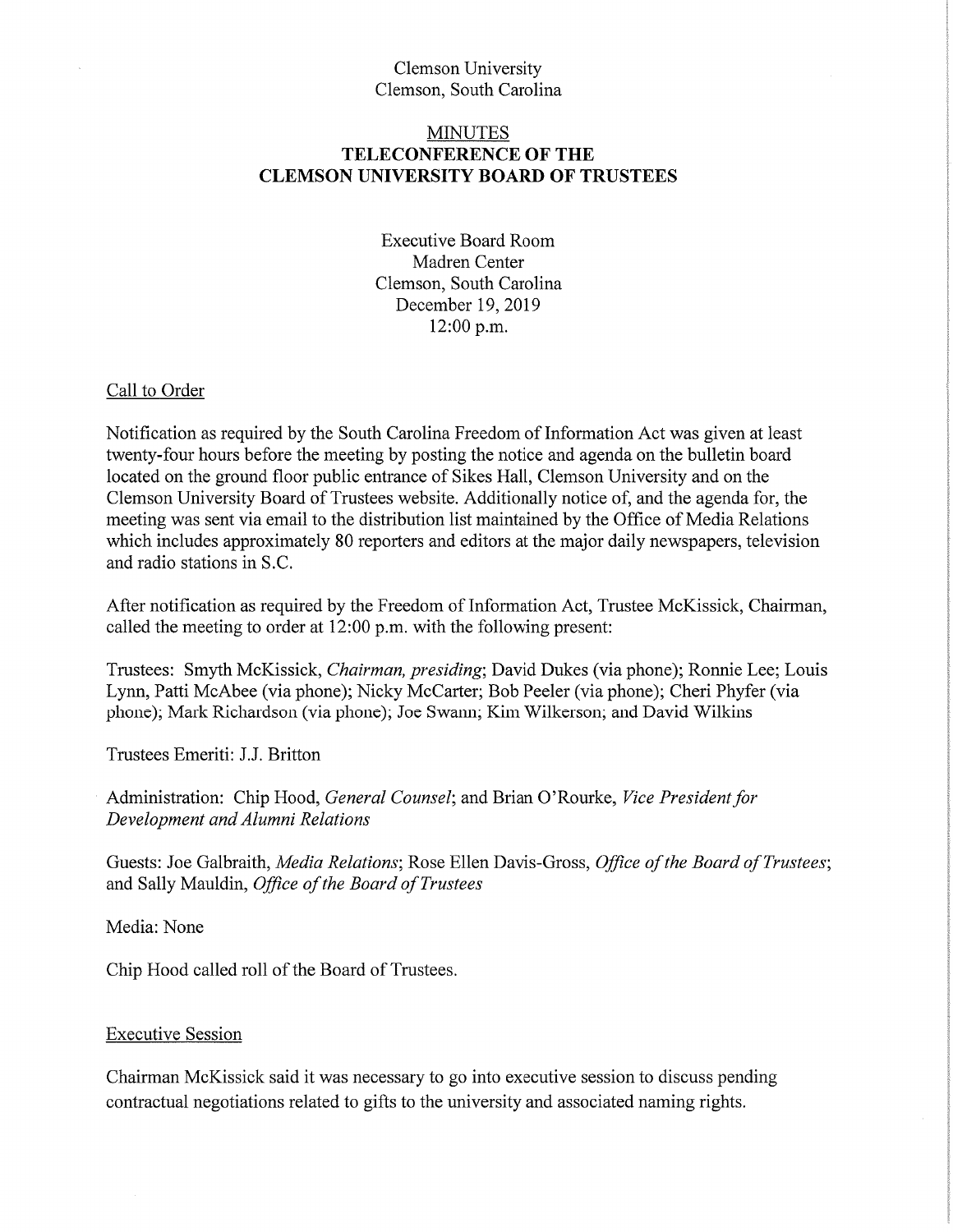He said no votes or action would be taken while in executive session.

Trustee Swann moved to enter into executive session. Trustee Wilkerson seconded the motion. The motion was approved unanimously.

The Board entered into executive session at 12:00 p.m. and returned to open session at 12:05 p.m.

## Convene Institutional Advancement Committee

Trustee Wilkerson convened the Institutional Advancement Committee.

## Action Items

1. Approval of Naming Opportunity at the Snow Family Fitness and Wellness Complex

Brian O'Rourke presented the proposed naming opportunity for the Outdoor Education Center. Trustee Lynn moved to approve the naming opportunity. Trustee McCarter seconded the motion. The motion was approved unanimously.

2. Approval of Naming Opportunity at the Belle W. Baruch Institute

Mr. O'Rourke presented the proposed naming opportunity for a cottage at the Belle W. Baruch Institute for Coastal Ecology and Forest Science. Trustee Mccarter moved to approve the naming opportunity. Trustee Lynn seconded the motion. The motion was approved unanimously.

Trustee Wilkerson adjourned the Institutional Advancement Committee.

#### Convene Full Board

Chairman McKissick reconvened the Full Board meeting.

#### Action Items

1. Approval of Naming Opportunity at the Snow Family Fitness and Wellness Complex.

Trustee Wilkerson moved to approve the naming opportunity for the Outdoor Education Center. The motion was approved unanimously.

2. Approval of Naming Opportunity at the Belle W. Baruch Institute

Trustee Wilkerson moved to approve the naming opportunity for a cottage at the Belle W. Baruch Institute for Coastal Ecology and Forest Science. The motion was approved unanimously.

# Adjourn

There being no further business, Chairman McKissick adjourned the meeting at 12:07 p.m.